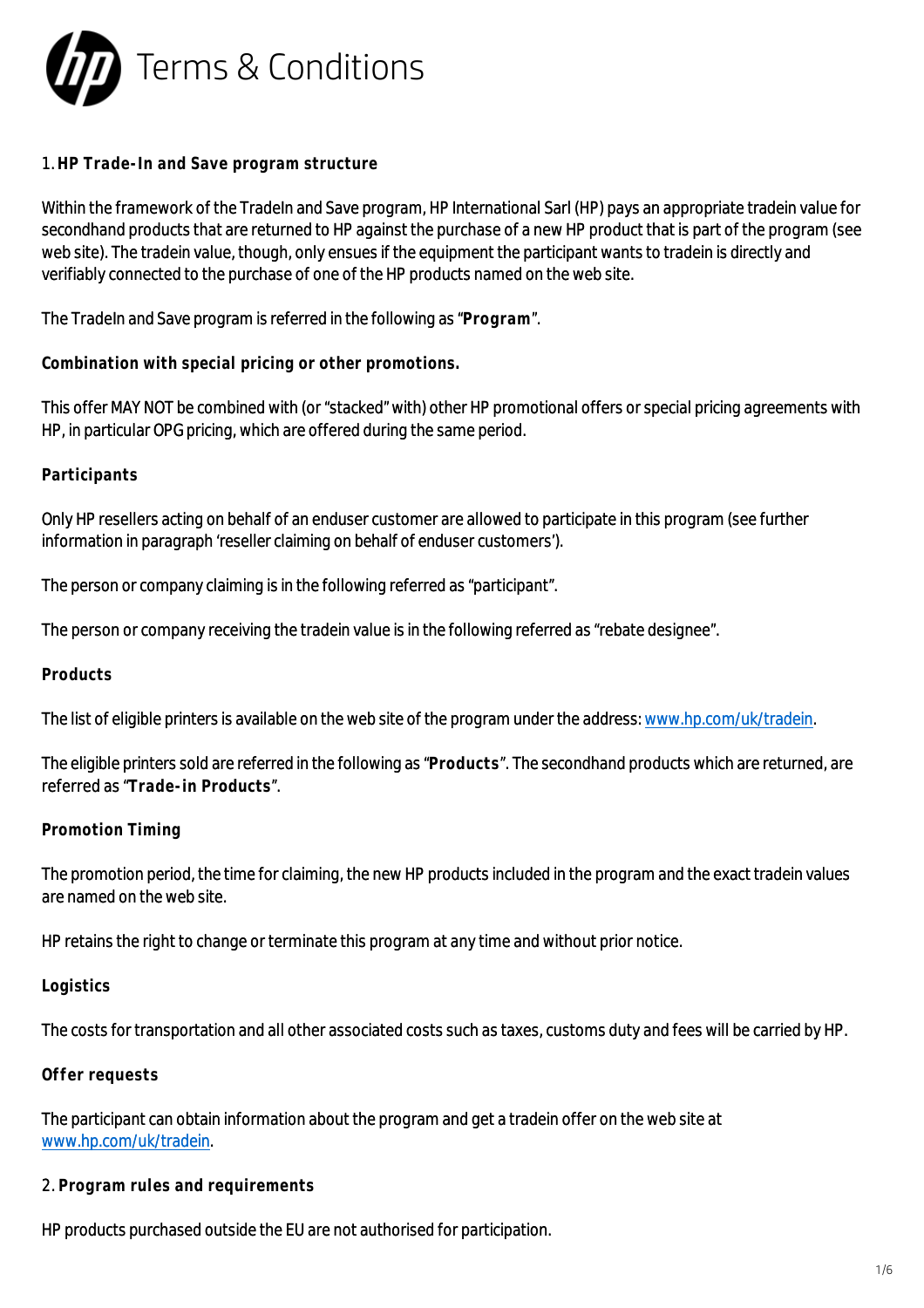

The participant can claim the tradein value only once for each new eligible HP product sold to endcustomer. The participant accepting these program terms and conditions must be the one making the tradein claim. The tradein value is transferred to the rebate designee as specified on the web by the participant.

The bank acccount details provided during registration and the bank account holder's address must match with the seller's address on the end customer invoice provided during registration. Payments can only be made within a valid bank account within United Kingdom.

Only new HP products are allowed to take part in the program. Demonstration products as well as remarketing or used products are excluded from the program.

This is a oneforone and likeforlike product tradein only. The end customer must purchase one eligible HP product, and tradein one HP or nonHP product to qualify. The tradein product must be of the same category type as the purchased product.

Only mainland applications are valid.

# 3. **Program steps and timing**

Purchase an eligible HP product before 31/07/2022 and tradein an eligible tradein product of any brand in working condition.

Applications in the program to get the tradein value for the tradein product must be submitted no later than 45days after the date of purchase.

All incomplete claims will be automatically rejected. If incomplete, they must be completed and resubmitted to be processed. A claim is considered incomplete if it matches one or more of the following criteria:

- $\Box$  Any missing information requested on the claim form, for example: serial number of the new product(s) purchased,
- $\Box$  proof of purchase documents with valid purchase date and valid product(s).
- Reseller to provide Transfer of ownership documentation for return product (from end customer to Reseller).
- $\sqrt{v}$  Valid tradein product(s) not shipped within the 45 days limit.
- Reseller to provide Transfer of ownership documentation for return product (from end customer to Reseller).

# 4. **Trade-in agreement**

The participant can claim the tradein value via the program web site. By accepting the tradein agreement, the participant warrants that all tradein product(s) have been owned by the end customer for at least 6 months and has been used in the end customer's business.

The rebate designee must warrant that they hold legal title to the tradein product(s) (Transfer of ownership documentation), free of liens or security interest, his ownership is not subject to the rights of third parties and has the legal right to transfer the tradein product(s) to HP.

The rebate designee warrants that the tradein product is free of any restrictions or encumbrances, including thirdparty software which may not be transferred or for which royalties are due.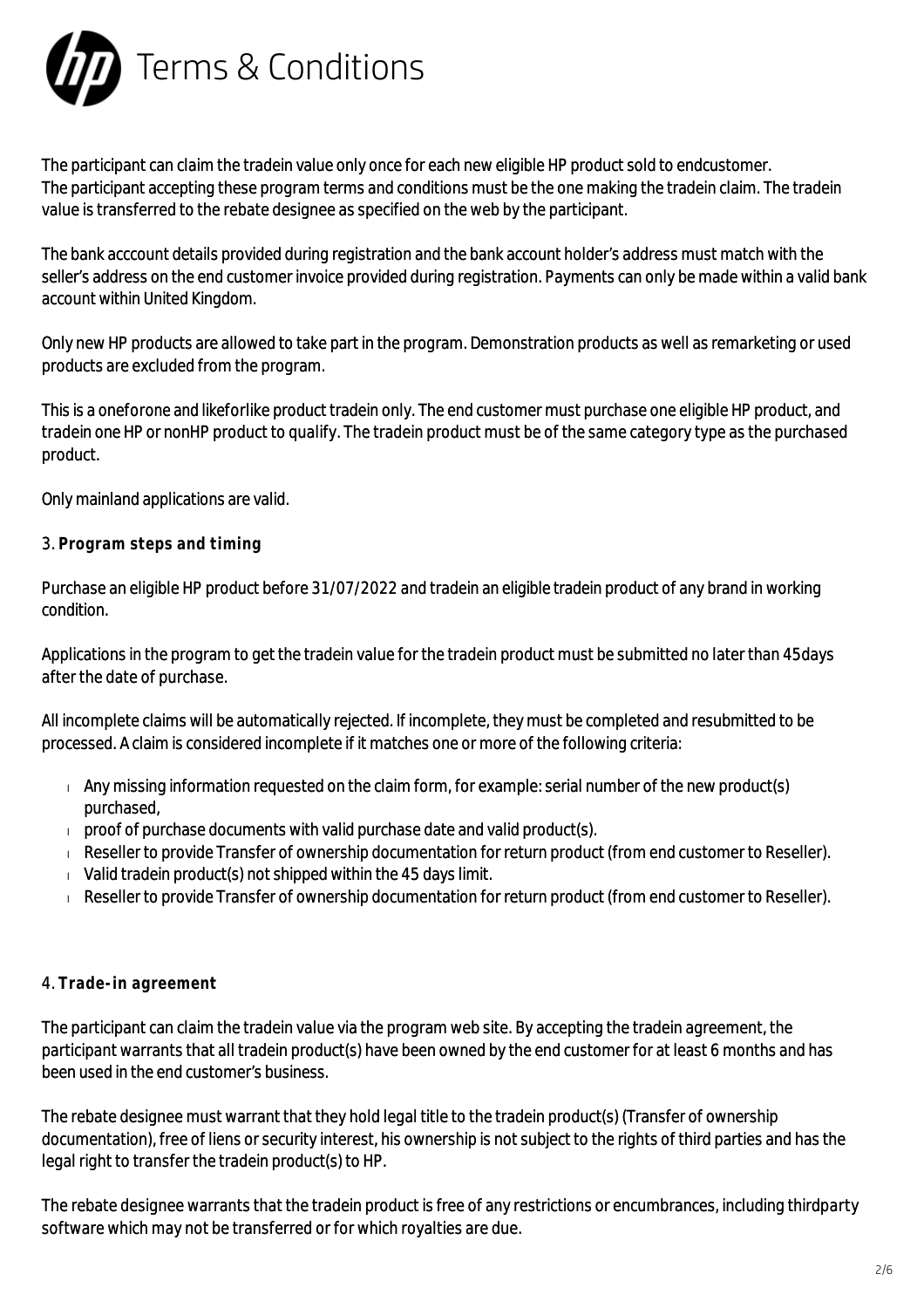

The tradein agreement between HP and the participant is achieved through the acceptance of the terms and conditions in the web registration.

Tradein agreements that contain false statements cannot be processed. HP reserves the right to delay payment, and / or review all claims that require investigation due to suspicious activity.

5. **Proof of sell of the new HP product**

The proof of purchase (e.g. enduser customer invoice) of the new HP product must be received within 45 days from the claim submission date. The claim will be cancelled if the proof of sell is not received.

The proof of sell of the new HP product must contain the following information:

- **Name and address of the enduser customer**
- $\blacksquare$  Name and address of the HP reseller, in accordance with the statement on the letterhead
- Model and serial number of the new HP product

A confirmation email with a claim number will be sent once the claim is submitted, with instructions on the next steps of the process. This email should be printed out and a record saved. The claim number must be referenced on all questions relating to this program.

In addition to the invoice for the sold product, HP reserves the right to request from the customer further evidence of sell and/or ownership (e.g. photo of the serial number label, barcodes,...)

#### 6. **Terms and requirements for the trade-in products**

The trade-in values as indicated by HP only apply for trade-in products that are ready for operation. The trade-in product(s) must be returned complete, in good working condition and with all accessories belonging to it.

Before returning the product(s) to HP all data stored on the product must be deleted. After the return of the product(s) to HP, no recovery of data shall be possible. HP will not be liable for the loss of data saved on the product. HP will in no way be responsible for the risk if any undeleted data gets into the hands of a third party.

Trade-in products returned to HP must not be contaminated with biological, chemical or radioactive materials.

Printers being traded in must be capable of printing a test page. All accessories belonging to it e.g. ink and toner cartridges, must be included.

# 7. **Trade-In Value terms**

The trade-in value is paid by HP to the rebate designee. The payment will be made by electronic bank transfer within 45 days after receipt of the trade-in product at our test centre.

Payments can only be made within a valid bank account within United Kingdom.

In the event of either incorrect payments made by HP (for example following a false or erroneous claim by the participant), then following not less than 28 days prior written notice from HP, the participant shall repay or reimburse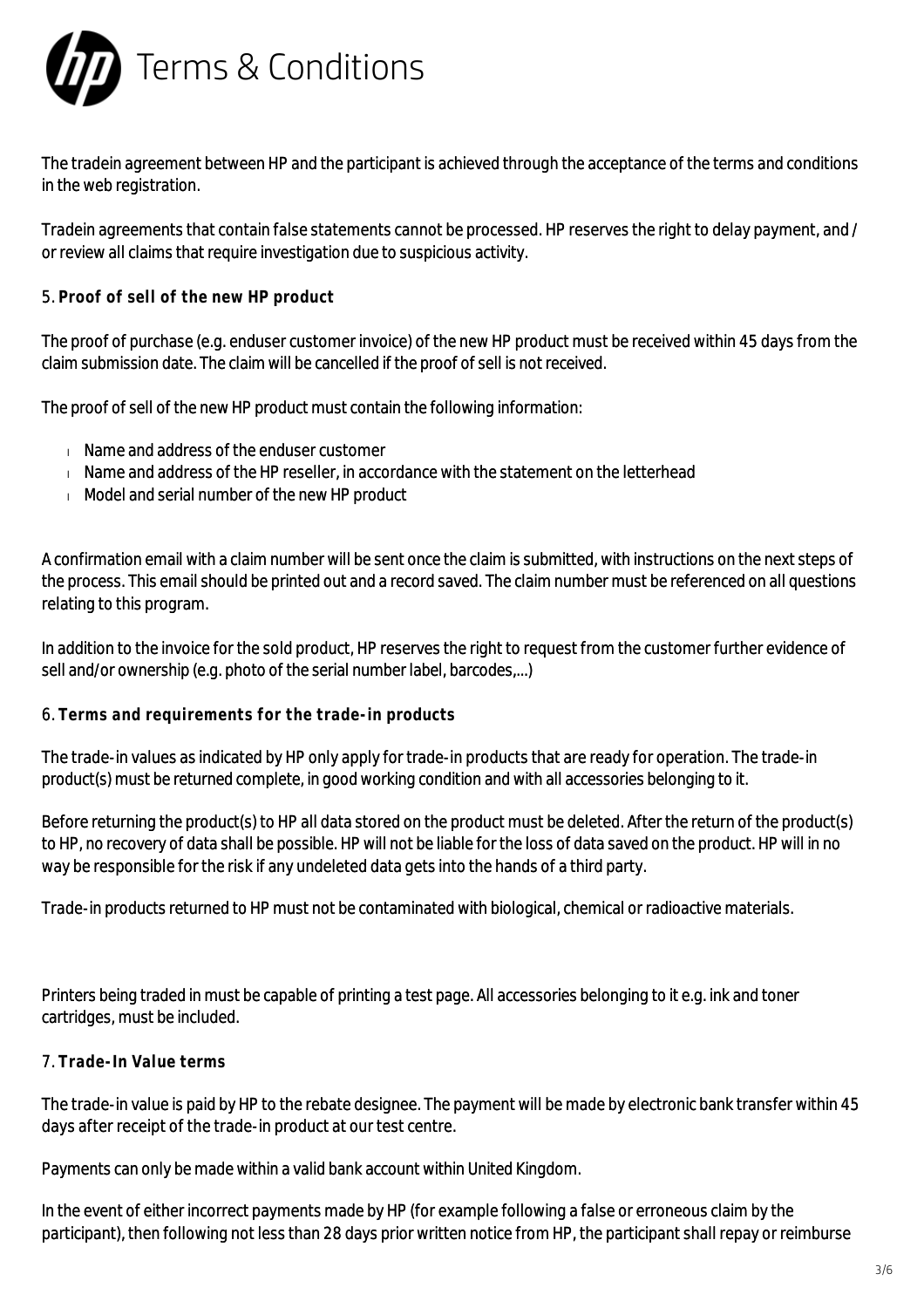

any such incorrect payments. The customer agrees to hold HP free from the responsibility for any liability, claims, damages and tax liabilities that might arise in such circumstances.

## 8. **Logistics**

The tradein product(s) must be located in the country the participant is claiming the tradein value.

The participant is responsible for the deinstallation of the tradein product(s) and must properly prepare the tradein product(s) for shipment. HP will pay for shipping (use of the HP shipping label provided is required) and recycling of eligible tradein product(s).

To ensure receipt of the tradein product(s) above, it is very important to package the trade in product(s) properly according to the following packing instructions:

- $\Box$  The tradein product(s) should be packed in a sturdy cardboard box suitable for shipping.
- $\pm$  The shipping label provided by HP during web registration has to be attached to the outside of the package. To secure the label, clear shipping tape has to be used. It is important to attach the HP shipping label as it will be used for processing the application and the tradein product(s).
- Pick up from ground floor only.

HP is not responsible for paying for proper packaging to ship the tradein product(s).

The tradein product(s) to be collected must be packed ready for shipment and needs to be packed on pallets if its weight exceeds 75 kg. The tradein reference number must be clearly visible on the outside of the packaging. The shipping label must be attached in a way that it is easy to read and cannot be lost. The collection must be carried out from the entrance door on the ground floor.

On the agreed date, HP will dispatch a carrier to the address stated by the participant in the web registration. If it is not possible for the HP carrier to come on the agreed date, the carrier will contact the participant to agree a new date. If the tradein product(s) are not ready for pickup on the agreed date and the HP carrier has to come again on another day, the participant will be charged the incurred additional cost.

The period between acceptance of offer and actual pickup of the tradein product must not exceed 45 working days.

HP will only pickup the tradein product(s) within the respective national boundaries.

All ink cartridges must be removed from the printer(s) prior to shipping. They may be included in the same package as the tradein product(s), but they must be wrapped and bagged separately.

9. **Transfer of ownership and risk**

The ownership of the trade-in product will be transferred to HP upon handover of the product to the carrier.

The delivery of the trade-in product to HP's designated carrier shall be final and effective to transfer title of such product to HP's handling house free and clear of all liens and encumbrances.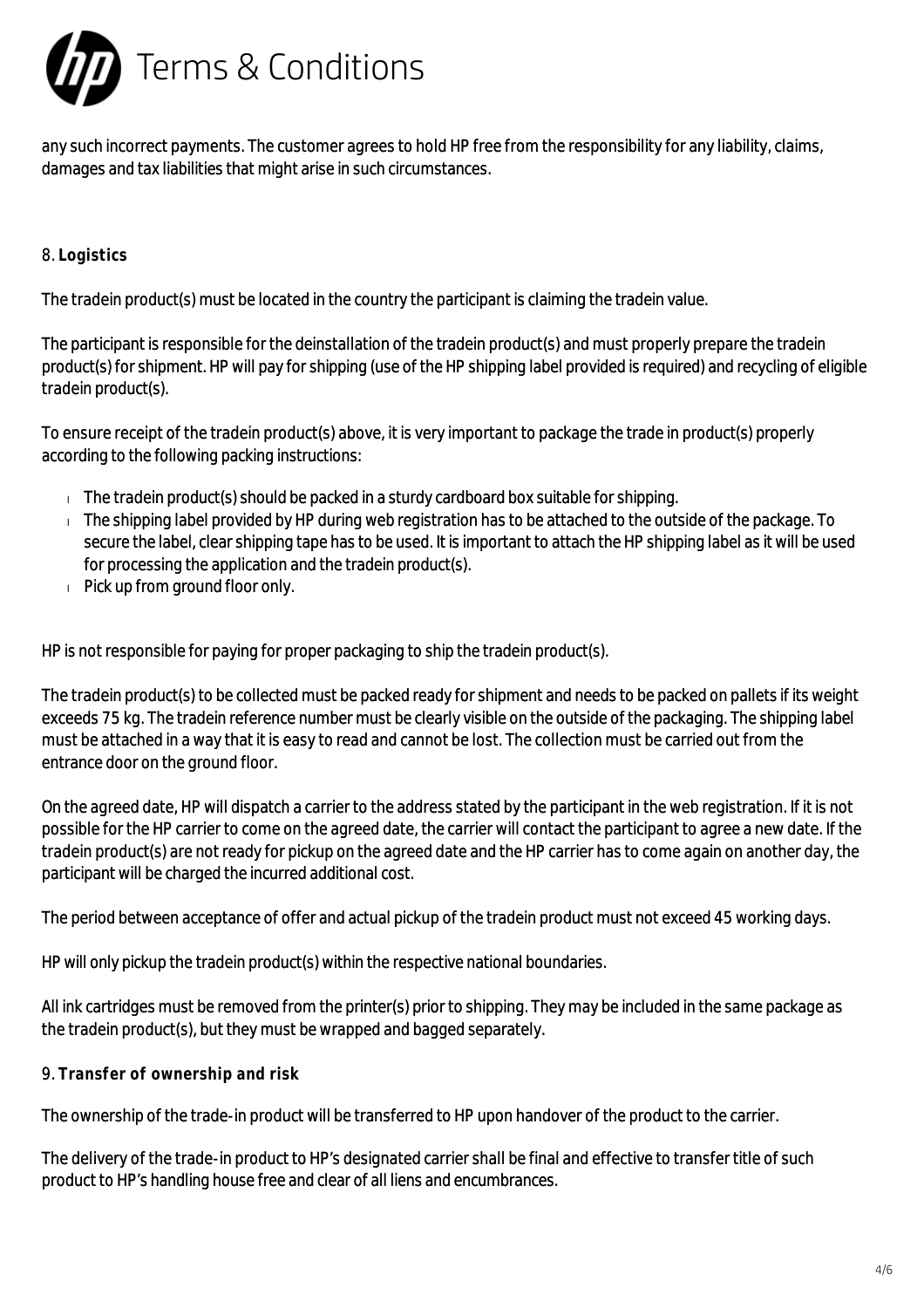

## 10. **Non-return of trade-in product(s)**

Trade-in products defined in the web registration under the program must be handed over to HP to qualify. After collection, no trade-in product (including accessories) can be returned again to the participant. These goods remain the property of HP.

## 11. **Returning an incorrect trade-in product**

If a trade-in product other than that stated in the web registration has been placed ready for collection and / or carried to the test centre, HP is entitled to charge the rebate designee the incurred costs for the return, in so far as the mistake was not obvious for HP.

## 12. **Non-compliance with the program terms**

The trade-in product(s) must match the details provided during the registration process. If they do not match, HP reserves the right not to pay any trade-in value or to debit the difference in trade-in value between the stated and actually received trade-in product where the trade-in value of the incorrect product is less.

#### 13. **Disposal**

HP warrants environmentally friendly disposal of trade-in products. The trade-in product is disposed within the EU and may not remain within the national boundaries within which the participant took part in the program.

#### 14. **Invoicing**

This program requires the acceptance of a self billing invoice by the rebate designee. To ensure consistent and valid invoicing, HP creates a proposed self billing invoice on behalf of the rebate designee and sends it to the rebate designee for acceptance. Once the proposed self billing invoice is accepted by the rebate designee HP will make the respective payment and issue a final corresponding invoice.

A failure to send a valid acceptance of the proposed self billing invoice will result in the rebate designee claim being rejected and invalidates the rebate designee's participation in the program.

Should the rebate designee need to create an additional invoice for tax or accounting reasons, the rebate designee has to consider the following requirements:

- An invoice for tax or accounting reasons can only be completed where the order number is on the invoice. HP cannot assign or process the invoice without an order number. The invoice will be balanced within automatic payment system of HP. There is no relation between the order number of HP and invoice number of participant.
- $\Box$  The invoice has to be sent with the following letterhead address: